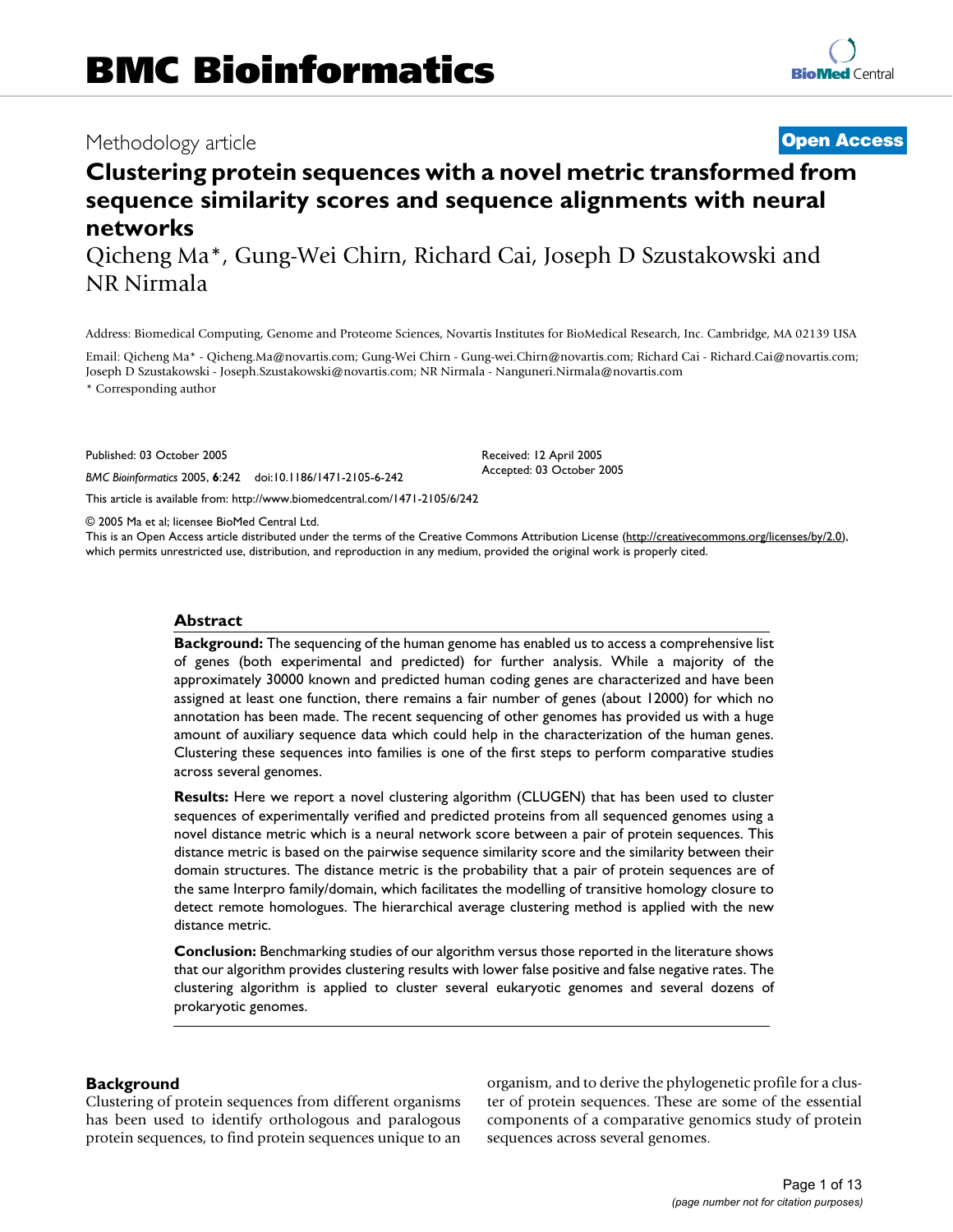

**The schematic view of family-based clustering**. Figure 1 illustrates a typical example of the clustering of three protein families denoted by the three oval outlines. Family I consists of protein sequences 1 and 2. Family II consists of protein sequences 3, 4, and 5. Family III consists of protein sequence 6 and 7. Domain A is common to families 1 and 2 while Domain B is common to families 2 and 3.

The methods of clustering protein sequences can be either domain-based or family-based. All the clustering methods start with an all-against-all pairwise protein sequence similarity search. The domain-based clustering methods organize the protein sequence universe into domain clusters where domains are the structural units of proteins, e.g., COG [1], ProDom [2], and Picasso [3] (Figure 1). A multidomain protein may belong to multiple domain clusters.

Clusters of Orthologous Groups (COGs) find triangles of mutually consistent genome-specific best hits from distant organisms without specifying a fixed similarity cutoff, thus accommodating both fast evolving and slow evolving genes. It then merges triangles which share a common edge. Each COG cluster is further analyzed manually to eliminate false positives caused by multidomain proteins so that each COG cluster represents a domain.

ProDom is based on the assumption that short protein sequences are single domain proteins. It first sorts all the protein sequences according to their lengths. It then undergoes a repetitive process: during each iteration, Pro-Dom chooses as the query sequence the current shortest protein sequence or its internal repeat unit if it has internal repeats, searches the whole protein sequence set with PSI-BLAST [4], builds the sequence profile, and masks segments covered by the sequence profile for multidomain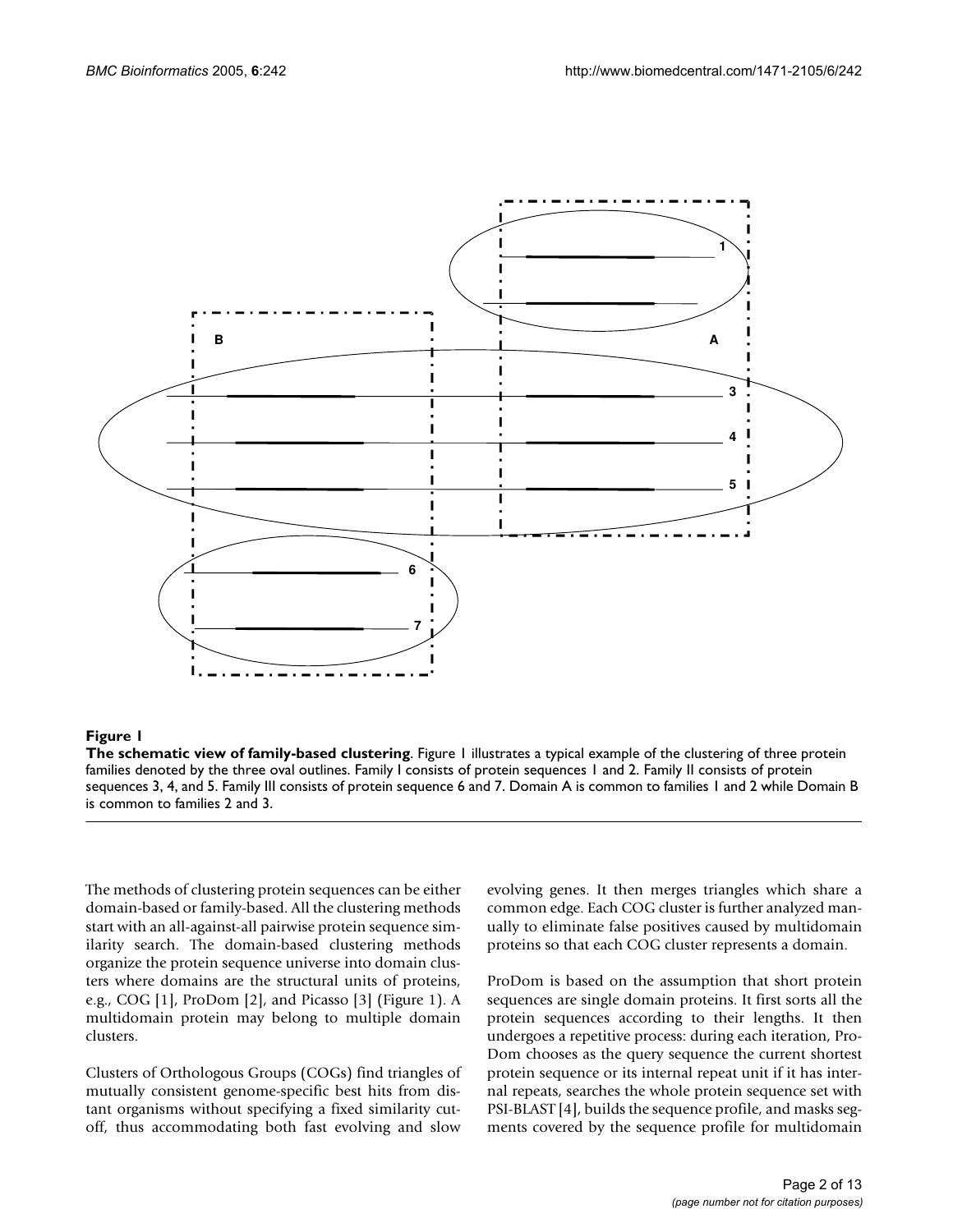proteins or removes the single domain proteins completely covered by the sequence profile. The process iterates until there is no sequence left in the protein sequence set.

Picasso merges pairwise sequence alignments from the initial all-against-all pairwise sequence similarity searches into multiple sequence alignments of closer homologs, and later hierarchically merges these multiple sequence alignments into representative sequence profiles of remote homologs by profile-profile comparisons. The representative sequence profiles may contain sequences of different domain structures, but share at least one domain. Picasso then cuts domains within the representative sequence profiles into individual domain clusters based on the concept of overlapping maximal clusters proposed in SYSTERS [5]. Maximal clusters are clusters not fully contained in any other clusters. Two maximal clusters may have not only the overlapping set of neighbour members but also the unique set of neighbour members to these two maximal clusters. Thus these two overlapping maximal clusters must be of different domain structures sharing at least one domain which corresponds to the overlapping set of neighbour members. Then these two overlapping maximal clusters must undergo domaincutting to be split into individual domains corresponding to closed neighbours, where no member has any neighbour outside of the cluster, from multiple alignments. However, since it is still a challenging problem to precisely pinpoint the structure domain border based on primary sequence information [6,7], the performance of the clustering algorithm will be determined by the accuracy of domain demarcations.

Family-based clustering methods group protein sequences into families, which contain a group of evolutionarily related proteins that share similar domain architecture (see Figure 1), e.g., CluSTr [8], SYSTERS, ProClust[9,10], PROTONET [11]/ProtoMap [12], and MCL[13]. CluSTr clusters protein sequence with the single linkage algorithm using the Z-score as the metric.

SYSTERS uses each protein sequence in the dataset as a seed sequence and applies the single linkage algorithm with a stringent threshold. Thus, each seed sequence has a cluster associated with it. It then merges all the clusters to maximal clusters. The maximal clusters could be either separate maximal clusters corresponding to single domain protein clusters or overlapping maximal clusters representing clusters having multiple domains, but sharing at least one domain.

ProClust uses a different metric to detect whether the aligned two proteins have similar domain structures. The metric value, which scales from 0 to 1, is the ratio of the raw score of the sequence alignments to the raw score of one of those two sequences aligned to itself. Thus the metric value between two sequences is directional. It assumes that the metric is symmetric if two aligned sequences have similar domain structure and non-symmetric otherwise. It then represents each sequence as a vertex and represents the metric value above the threshold as a directional edge in a directed graph. Each strongly connected component corresponds to a cluster [9]. It was later improved by building Profile-HMMs for all clusters having more than 20 sequences and merging two clusters A and B into a cluster corresponding to a SCOP superfamily if the average Evalue from searching all the sequences in the cluster A against the profile-HMM of the cluster B is below the threshold[10].

PROTONET applies the hierarchical clustering of protein sequences based on the their pairwise similarity E-values, but adopts different rules for merging clusters: arithmetic mean, geometric mean, and harmonic mean. However, different families may have different levels of sequence conservation. It is not appropriate to choose one E-value threshold. And at the level of higher E-value, it may merge two clusters of different domain structures, but sharing one domain. However, different families may have different levels of sequence conservation. It is not appropriate to choose one E-value threshold. And at the level of higher E-value, it may merge two clusters of different domain structures, but sharing one domain.

Transitive homology detection methods have been proposed in the Intermediate Sequence Search, ISS [14,15], and [16]. It works by searching the query sequence against the database with a conservative threshold to find the closely homologous sequences and using these homologous sequences as seeds to search the database to find remotely homologous sequences with a less conservative threshold. The method has been shown to be close to the profile based methods and better than a direct pairwise homology search [17]. But, it is a challenge to quantify the indirect, transitive homology as opposed to using the Evalue for quantifying direct pairwise sequence homology.

The Markov cluster (MCL) [13] algorithm has been successfully applied to clustering protein sequences. MCL represents protein sequences as nodes on a graph where similar proteins are connected by edges weighted according to their BLASP E-Value. The MCL algorithm works through a series of iterative random walks across the graph and inflations of the edge weights that gradually strengthens the connections between very similar nodes and weakens the connections between less similar nodes. MCL makes no explicit use of protein domain architecture but does leverage transitive homologies in the random walk phase of the algorithm.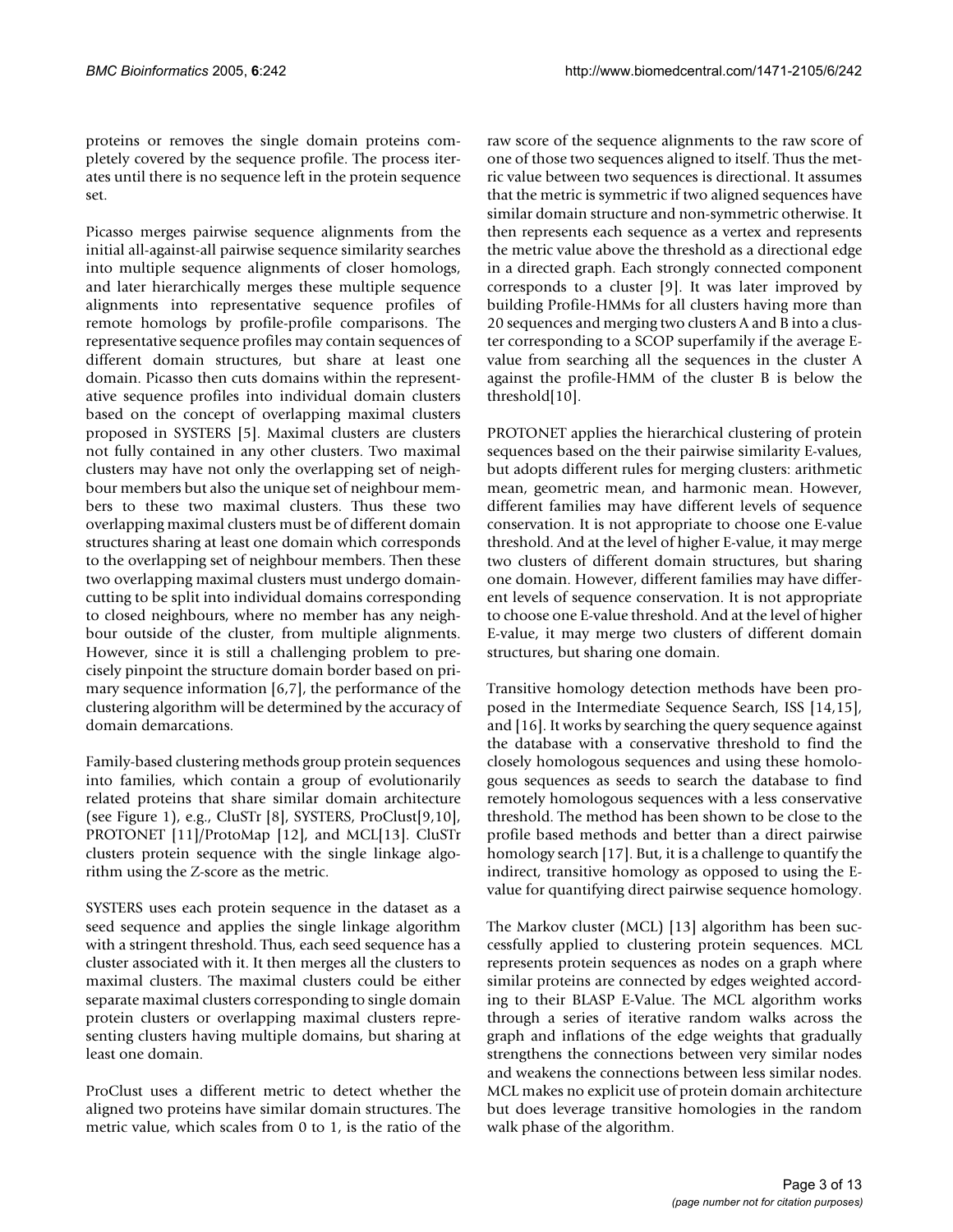

**shows the distribution of InterPro family size**. Figure 2 shows the distribution of the InterPro families used in the benchmarking dataset based upon the number of members in each family. There are 102 singleton InterPro families, and the largest InterPro family in the benchmarking dataset is Rhodopsin-like GPCR superfamily which has 1058 protein sequences in the benchmarking dataset.

Compared to the hierarchical clustering family based clustering method, e.g., PROTONET [11], our method can take advantage of the transitive homologue closure by the third intermediate sequence to detect remote homologues at the superfamily level. Compared to single linkage based methods, e.g., CluSTr [8], our method avoids the problem of merging two unrelated multi-domain cluster sharing a common domain. Compared to the iterative clustering method, e.g., SYSTERS [5], our method generates clusters where each sequence belongs to only one cluster.

#### **Results and discussion** *Benchmarking*

In order to test the performance of CLUGEN, we selected all Swissprot [18] sequences with an InterPro [19] annotation, which resulted in 41480 sequences from 1598 InterPro families. The criteria we used to select sequences are that more than one member database from the Inter-Pro annotation have the same superfamily or domain assignment and that the aligned region of the Swissprot sequence with respect to either Profile or hidden Markov model is longer than 30 amino acids. The benchmarking dataset is available on request. Figure 2 shows the InterPro superfamily/domain size distribution in the benchmarking dataset. There are 102 singleton families, that is families that consist of only one sequence. The largest family is IPR000276, the Rhodopsin-like G-Protein Coupled Receptor (GPCR) family which comprised of 1058 protein sequences.

#### *Performance measure*

We measure CLUGEN's performance by sensitivity, specificity, and goodness. A protein sequence is a false positive (*FP*) if it is misclassified to a certain InterPro superfamily/ domain and a true positive (*TP*) otherwise. A protein sequence in a certain InterPro superfamily/domain is a false negative (*FN*) if it is not classified to that InterPro superfamily/domain (Figure 3). Let  $N_{fp}$  and  $N_{tp}$  denote the number of false positives and the number of true positives with respect to a cluster. Let  $N_{fn}$  denote the number of false negatives with respect to a InterPro superfamily/ domain.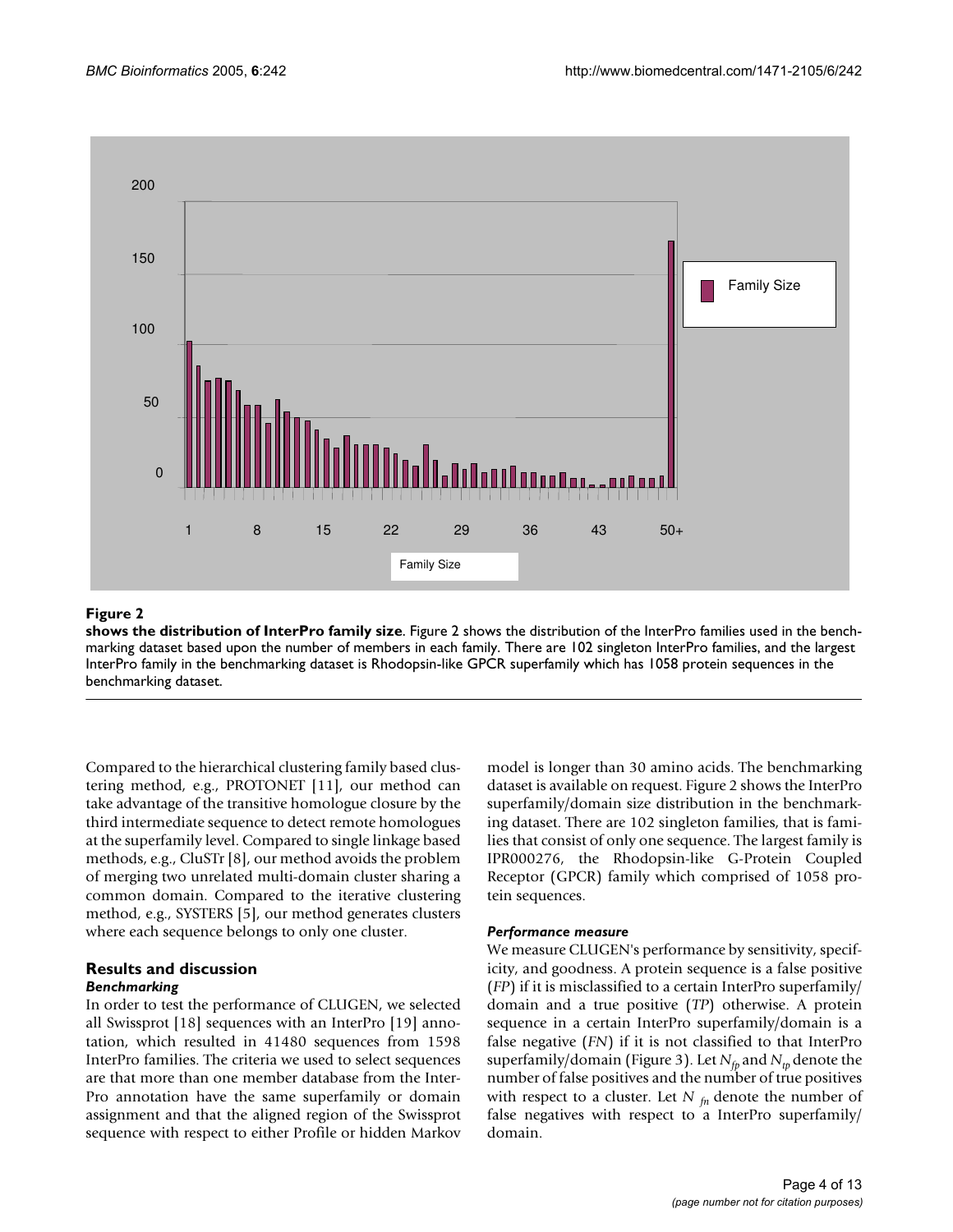

**Definition of various clustering parameters**. Figure 3 illustrates the mapping of three generated clusters denoted by oval outlines differentiated by different colors into a InterPro family denoted by a rectangle. The cluster can be mapped to an Inter-Pro family only if more than 50% cluster members belong to that InterPro family; and is declared as a orphan cluster otherwise. Protein sequences outside the rectangle are false positives. Protein sequences within both the oval outline and the rectangle are true positives. Protein sequences wholly within the grey rectangle are false negatives.

Specificity: The *specificity* of a cluster is defined as  $N_{\text{th}}$ /  $(N_{th} + N_{th})$ .

Sensitivity: The *sensitivity* of an InterPro superfamily/ domain is defined as  $N_{tp}$  / ( $N_{tp}$  +  $N_{fn}$ ).

Goodness: The *goodness* of an InterPro superfamily/ domain is a measure of how well a cluster corresponds to the mapped InterPro superfamily/domain and is defined below (Equation 1) where *N* denotes the number of generated clusters associated with that InterPro superfamily/ domain. The Area Under the ROC Curve (AUC) has been shown to be a better evaluation measure than accuracy within the context of binary classification, where the negative dataset is clearly defined. However, we cluster protein sequences into 1598 interpro families simultaneously. As a result, using the AUC as a measure of performance is not the appropriate metric here. Instead,

we adopt as the "goodness " the set relative measure as defined in [12]. In order to decrease the goodness value when a large number of clusters is associated with an InterPro superfamily/domain, a penalty of (N-1) is applied in the numerator of the equation.

Ideally *specificity, sensitivity*, and *goodness* should be 100%.

**Equation 1:**

$$
Goodness = \frac{\displaystyle\sum_{i=1}^{N}N_{tp_i}-N+1}{\displaystyle\sum_{i=1}^{N}N_{tp_i}+\displaystyle\sum_{i=1}^{N}N_{fp_i}+N_{fn}}
$$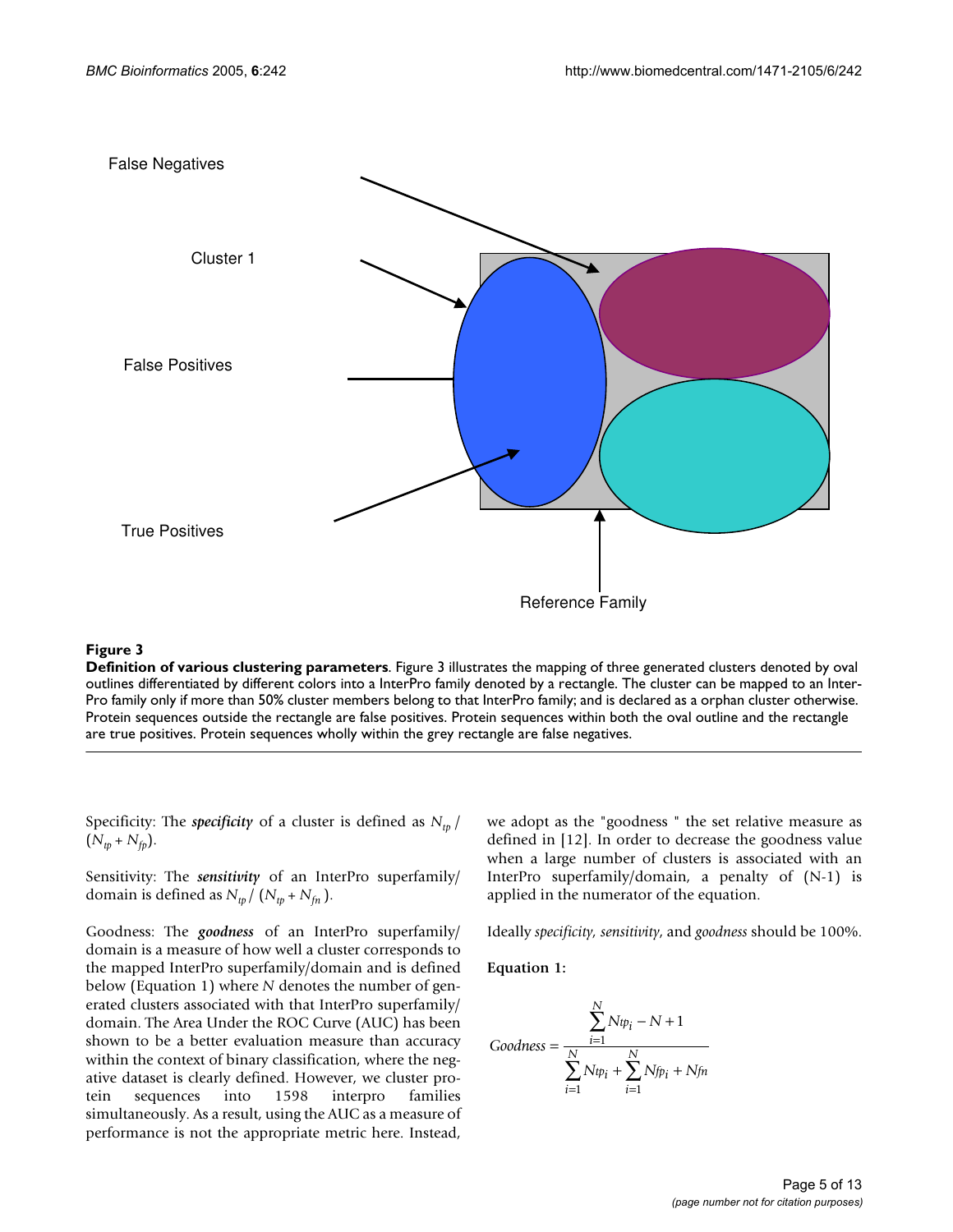| cutoff | specificity | sensitivity | goodness | cluster number | Number of orphan clusters |
|--------|-------------|-------------|----------|----------------|---------------------------|
| 0.20   | 97.11%      | 98.60%      | 78.20%   | 1706           | 201                       |
| 0.22   | 97.37%      | 98.70%      | 78.00%   | 1742           | 180                       |
| 0.25   | 97.61%      | 98.70%      | 77.60%   | 1786           | 157                       |
| 0.29   | 97.85%      | 98.70%      | 76.90%   | 1837           | 133                       |
| 0.33   | 98.06%      | 98.90%      | 76.30%   | 1896           | 107                       |
| 0.40   | 98.43%      | 99.00%      | 75.00%   | 1972           | 79                        |
| 0.50   | 98.70%      | 99.10%      | 72.60%   | 2073           | 59                        |

**Table 1: Specificity, sensitivity, goodness, cluster number, and orphan cluster values at different cutoff values on the benchmarking dataset.**



**Specificity, sensitivity, and goodness on the benchmarking dataset**. Sensitivity and specificity for CLUGEN and MCL at various specificities. At higher specificities, the sensitivity of both methods increases, whereas the goodness of both methods decreases. This is expected because higher specificities are achieved via stricter parameter thresholds that more clusters overall and fewer large clusters. Performance for both methods is comparable in this range with CLU-GEN performing better at lower specificities and MCL performing better at higher specificities.

#### *Overall performance*

We evaluated CLUGEN at several threshold values. Table 1 lists shows the specificity, sensitivity, and goodness as well as the number of generated clusters and the number of orphan clusters as a function of the different threshold values respectively. A cluster can be mapped to an InterPro family only if more than 50% of the cluster members belong to that InterPro family; and is declared as an orphan cluster otherwise. At one extreme of the spectrum, each cluster is a singleton cluster consisting of only one protein sequence. Thus both specificity and sensitivity are 100%. But the goodness value is very low, the reciprocal of the size of the family. Clustering based on more stringent threshold values, e.g. 0.5, generates a larger number of smaller clusters causing a smaller number of false positives, also resulting in a low goodness value. As the threshold values become less stringent, small clusters merge at different levels into larger clusters, therefore a smaller number of larger clusters are generated. At the threshold of 0.2, there are 1706 clusters resulting in a specificity of 97.1%, sensitivity 98.6%, goodness value of 78.2%, and the number of orphan clusters is 201. As can be seen from table 1, the threshold value is a compromise of sensitivity, specificity, goodness and the number of orphan clusters. Ideally, we would like the clustering results to produce as many clusters as there should be and as few orphan clusters as possible.

For a basis of comparison we also applied the MCL [13] algorithm to the same test dataset with various inflation values. Results are depicted in Figures 4 and [5](#page-6-0). At higher specificities, the sensitivity of both methods increases. This is expected because higher specificities are achieved via stricter thresholds that result in more clusters overall and fewer large clusters. In the extreme case one could place each test sequence in its own cluster of size 1 and achieve 100% sensitivity and 100% specificity but with a low goodness score. This trade-off between sensitivity, specificity, and goodness is clearly evident in Figure 4; as specificity increases, sensitivity increases whereas goodness decreases.

In Figure [5](#page-6-0) we see additional tradeoffs between specificity and overall performance. As specificity increases the number of orphan clusters decreases. This improvement in performance comes with an increase in the total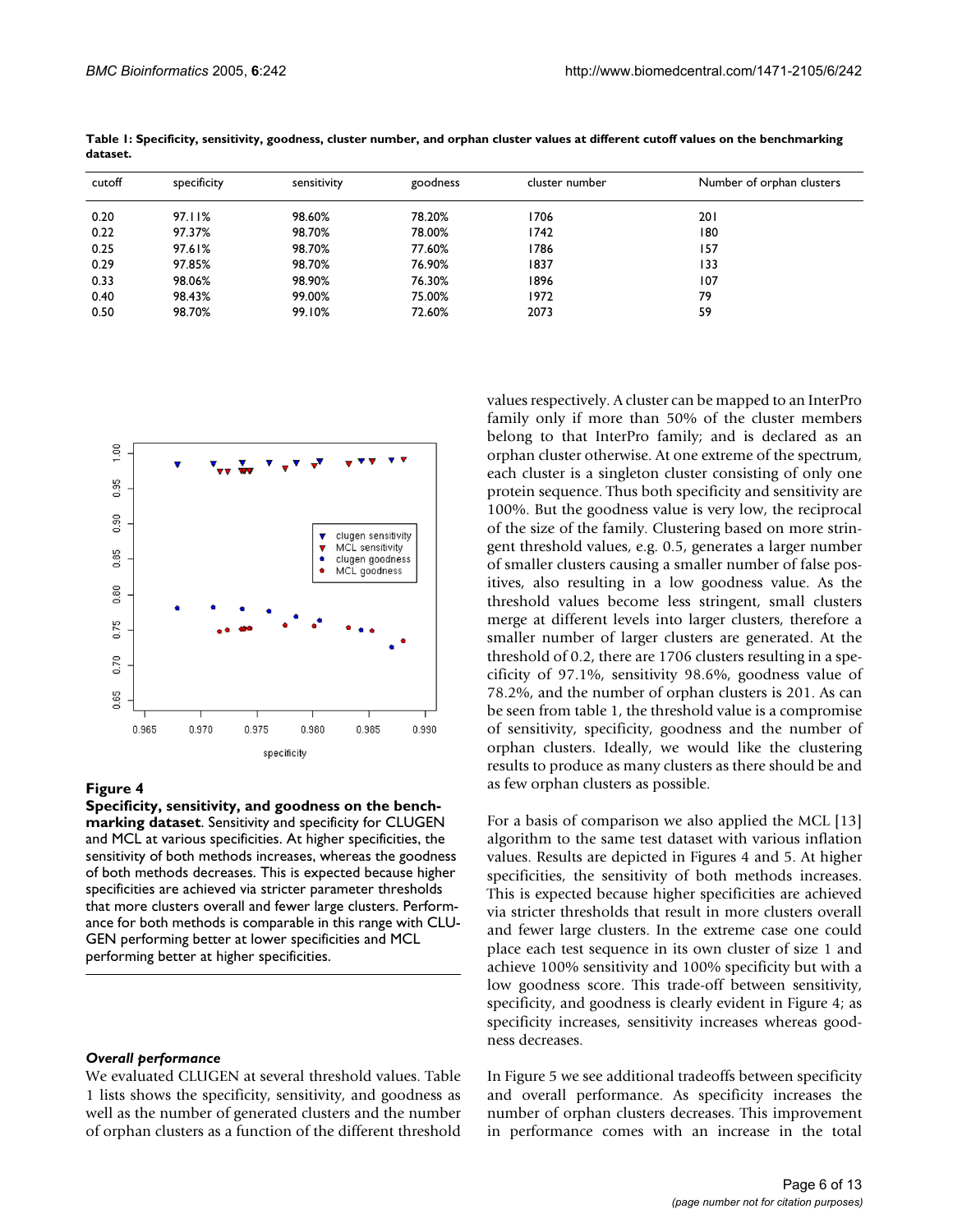<span id="page-6-0"></span>

**The number of generated clusters and orphan clusters on the benchmarking dataset**. Total clusters and orphan clusters for clugen and MCL at various specificities. With stricter parameter thresholds, overall specificity and the total number of clusters increases for both methods. The larger number of small clusters at higher specificities leads to a reduction in the number of orphan clusters in both methods.

number of clusters. Once again the extreme case of one sequence per cluster guarantees no orphan clusters at the cost of many non-informative clusters. Ideally one wishes to strike a balance reducing the number of orphan clusters while not drastically increasing the total number of clusters.

The overall performances of MCL and CLUGEN are fairly similar, with CLUGEN demonstrating a clear advantage at specificities below 0.98. CLUGEN's sensitivity and goodness are better at specificities below 0.98, whereas MCL's goodness is slightly better at specificities greater than 0.98. The number of total clusters and orphan clusters generated by both methods are comparable at specificities below 0.98. CLUGEN tends toward fewer orphan clusters at the cost of more total clusters at higher specificities.

#### *Analysis of some CLUGEN generated clusters*

In this section, we will give examples of some successfully generated clusters with one-to-one correspondence to specific InterPro families, some clusters which have false positives, and some which have false negatives.

As previously outlined, 41480 sequences with Interpro superfamily annotation (1598 clusters) were clustered using our algorithm. This results in a total of 1972 clusters. Overall, there are 1199 clusters that have been correctly mapped with one-to-one correspondence to 1199 out of 1598 InterPro superfamilies /domains. There are 79 orphan clusters. Some correctly clustered large protein superfamily/domain examples are: 507 Cytochrome P450 proteins are correctly clustered into family IPR001128 without false positives and false negatives; 398 large chain ribulose bisphosphate carboxylase proteins are correctly clustered into family IPR000685 without false positives and false negatives; 290 short-chain dehydrogenase/ reductase SDR proteins are clustered into family IPR002198 without false positives and false negatives. Table 2 shows top 50 InterPro superfamily/domains that have been mapped to clusters with one-to-one correspondence.

We also conducted a detailed analysis of clusters that had false negatives/false positives in order to understand the areas in which the clustering algorithm could be further improved. The following is a description of errors encountered in clustering algorithms with specific reference to the data from our method.

#### *Errors from low-complexity and coiled-coil regions*

The first type of error is due to the presence of low complexity sequences with repetitive sequence patterns or sequences with coiled-coil structures, since we mask the low complexity regions and coiled-coil regions before the all-against-all pairwise similarity searches. As an example, the InterPro family IPR000533, Tropomyosins, which regulate muscle contraction, are alpha-helical proteins that form a coiled-coil. There are 25 tropomyosin sequences in the benchmarking dataset, among which 24 tropomyosin sequences are false negative sequences and appear in the following cluster along with members of IPR002699 ATP synthase subunit D.

#### *Errors from short sequences or from an abundance of certain amino acid type in the sequences*

Short sequences with less than 70 amino acids could also cause false positives in the clustering results. Cluster 1259 which is mapped to InterPro family 003019, the metallothionein superfamily, consists of 125 short protein sequences with 68 amino acids on average in length among which 34 false positive protein sequences are from InterPro family IPR001762, Disintegrin, and 34 false positive protein sequences are from InterPro family IPR000877, Bowman-Birk serine protease inhibitor. The reason these families cluster together is that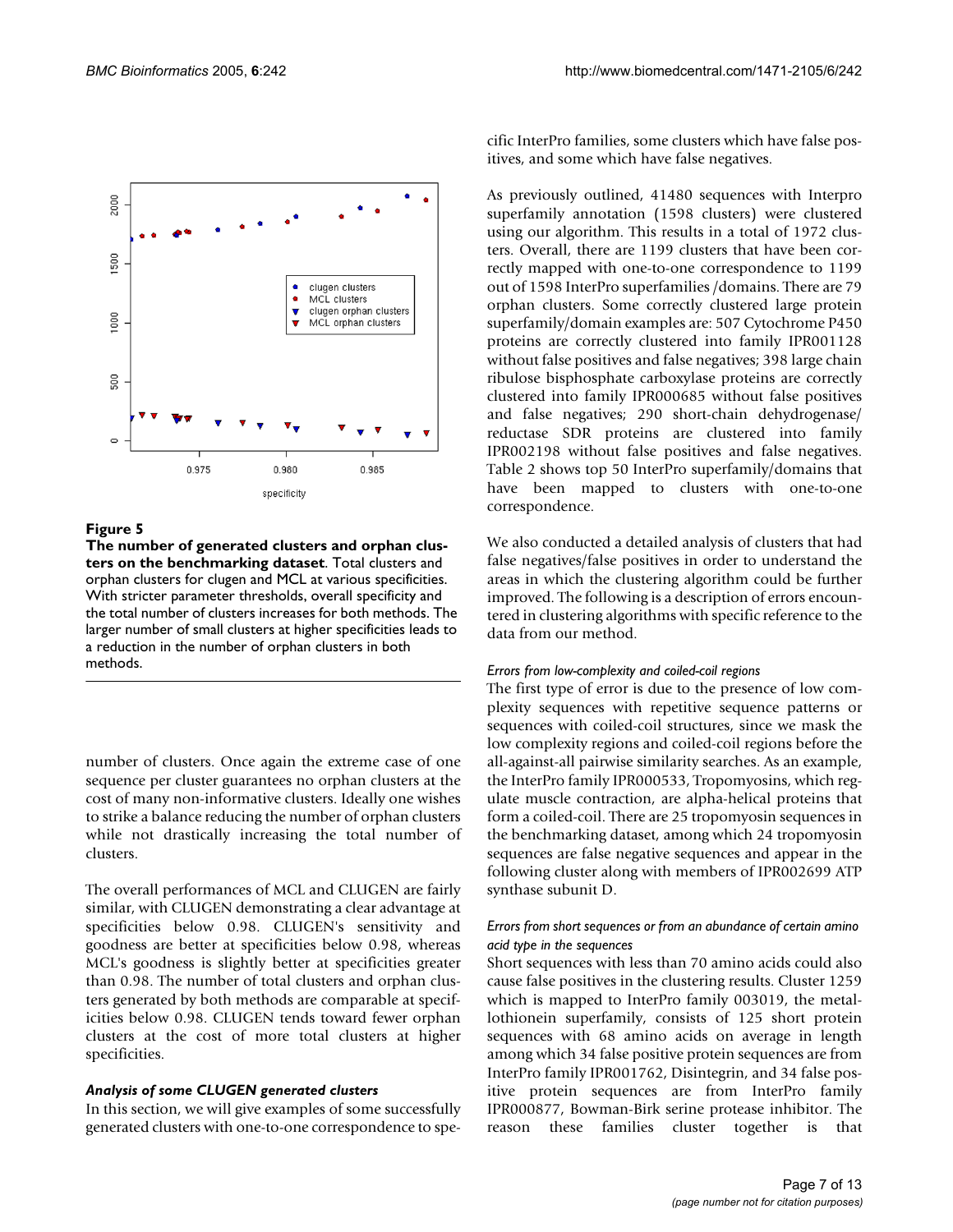metallothioneins are small proteins with high content of cysteine residues, while disintegrins and Bowman-Birk serine protease inhibitors are also short cysteine-rich protein sequences. This suggests that a more stringent threshold should be applied to cluster short protein sequences which are rich in a particular amino acid.

#### *Similar domain structures in different superfamilies*

Sequences that belong to different superfamilies but share similar domain structures may also cluster incorrectly in some cases. For example, 1039 out of 1058 sequences correctly cluster into the IPR000276 Rhodopsin-like G-protein coupled receptors family. But 17 out of 19 sequences from the IPR000276 Rhodopsin-like G-protein coupled receptors which have Cysteine-rich N-terminal regions are mistakenly clustered into the InterPro 000372 which is annotated as a cysteine-rich flanking region N-terminal. Similarly, members of the IPR001878 CCHC Zinc finger domain have been incorrectly clustered into the cluster 1008 which is mapped to the InterPro family 000981 Neurohypophysical hormone because they share the two cysteine residues and other surrounding weak motifs.

#### **Conclusion**

This paper describes a novel method for the clustering of protein sequences based on a new metric derived from prediction using neural networks and further utilizing the metric to model the transitive sequence homologue to detect the remote homologue. Good performance with respect to the InterPro protein sequence database has been achieved on the benchmarking dataset.

Clustering of sequences has many applications in target discovery and gene functionalization. One can identify *in silico*, antimicrobial drug targets by examining clusters without any eukaryotic member sequence in it. These proteins could be potentially selective targets for infectious diseases due to the absence of any appreciable homolog in the human proteome. Such computationally derived targets need to be further validated using experimental data derived from gene expression profiling and proteomics experiments [20]. Another application is to predict the function for prokaryotic proteins of unknown function by phylogenetic profiling [21], where the phylogenetic profile for a cluster is a vector of binary values, with 1 meaning the presence of a genome in that cluster and 0 otherwise. The assumption here is that genes with the same phylogenetic profile could have the same function.

### **Method**

#### *Feature extraction*

After we mask the low complexity regions and the coiledcoil regions and carry out the all-against-all pairwise sequence similarity searches, we extract four sets of features to represent the homology between any given pair of



#### **Figure 6**

**A schematic view of a pairwise alignment**. Figure 6 shows a pairwise alignment between two aligned sequences. The aligned regions of the two sequences are highlighted. Their boundaries are pinpointed by the arrows.

sequences. The first two sets of input features detect the homology of two aligned sequences, the last two sets of input features test whether two aligned sequences have similar domain structures. We use neural networks to map input features to a new metric, a probability value which scales from 0 to 1 and is interpreted as the likelihood that two sequences are of the same homologous superfamily.

The first input feature is the log scale of the pairwise Evalue.

The raw score, from which the E-value of the two aligned sequences is derived, is calculated by summing up the log score of each position in the alignment, which assumes that each position is independent of the other. However, in practice, it has been shown that two consecutive positions in the alignments are quite correlated [22]. To model the correlation between two consecutive positions in the alignment, we adopt the concept of the 2-gram encoding method [23]. Ideally, hydrophobic regions of one sequence should align with the hydrophobic regions of the other sequence, and hydrophilic regions should align with each other as well. Each position in the alignment could fall into one of four categories: residue identity denoted by  $A_1$ , hydrophobic similarity denoted by  $A_2$ , hydrophilic similarity denoted by  $A_3$ , and everything else denoted by  $A_4$ . Let  $Len_{a}$  denote the total length of the alignment and *Occur<sub>i,j</sub>* denote the number of occurrences of *i* and *j*, where *i* is immediately followed by *j*, with *i* and *j* denoting any one of  $A_1$ ,  $A_2$ ,  $A_3$ , or  $A_4$  respectively. Let *freq<sub>i,j</sub>* denote frequency of *i,j*, which is equal to *Occur*<sub>*i,j</sub>*</sub> (*Len<sub>a</sub>*-1). Thus the second set of input features consists of *freq*<sub>i,j</sub> values of the alignment positions, which consists of 16 input feature values for a pair of aligned sequences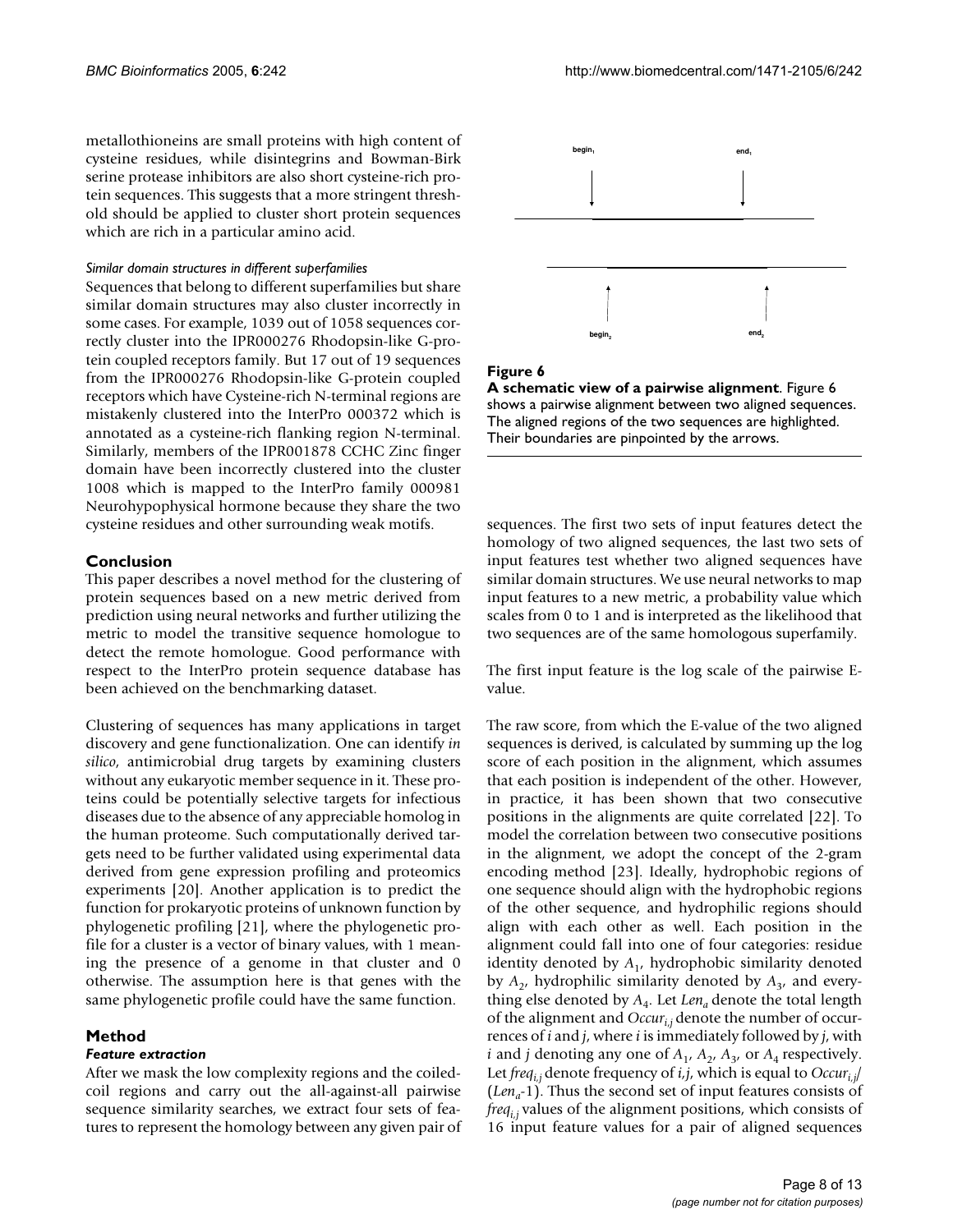| InterPro family/ | Type   | Number of proteins in | Description                                                          |
|------------------|--------|-----------------------|----------------------------------------------------------------------|
| Domain ID        |        | the benchmark dataset |                                                                      |
|                  |        |                       |                                                                      |
| <b>IPR001128</b> | Family | 507                   | Cytochrome P450                                                      |
| <b>IPR000685</b> | Family | 398                   | Ribulose bisphosphate carboxylase, large chain                       |
| <b>IPR002198</b> | Family | 290                   | Short-chain dehydrogenase/reductase SDR                              |
| <b>IPR004000</b> | Family | 255                   | Actin/actin-like                                                     |
| IPR002423        | Family | 226                   | Chaperonin Cpn60/TCP-1                                               |
| <b>IPR001023</b> | Family | 22 I                  | Heat shock protein Hsp70                                             |
| <b>IPR002085</b> | Family | 181                   | Zinc-containing alcohol dehydrogenase superfamily                    |
| <b>IPR000173</b> | Family | 177                   | Glyceraldehyde 3-phosphate dehydrogenase                             |
| <b>IPROOI175</b> | Family | 169                   | Neurotransmitter-gated ion-channel                                   |
| <b>IPR000910</b> | Family | 169                   | HMG1/2 (high mobility group) box                                     |
| <b>IPR001353</b> | Family | 147                   | 20S proteasome, A and B subunits                                     |
| IPR000894        | Family | 14 I                  | Ribulose bisphosphate carboxylase, small chain                       |
| <b>IPR000298</b> | Family | 135                   | Cytochrome c oxidase, subunit III                                    |
| IPR001019        | Family | 135                   | Guanine nucleotide binding protein (G-protein), alpha subunit        |
| <b>IPR000568</b> | Family | 134                   | H+-transporting two-sector ATPase, A subunit                         |
| <b>IPR001400</b> | Family | 133                   | Somatotropin hormone                                                 |
| <b>IPR000883</b> | Family | 131                   | Cytochrome c oxidase, subunit I                                      |
| <b>IPR001364</b> | Family | 131                   | Hemagglutinin, HAI/HA2 chain                                         |
| <b>IPR00970</b>  | Family | 130                   | Secreted growth factor Wnt protein                                   |
| <b>IPR001664</b> | Family | 127                   | Intermediate filament protein                                        |
| <b>IPR000847</b> | Domain | 127                   | Bacterial regulatory protein, LysR                                   |
| IPR001659        | Family | 124                   | Phycobilisome protein                                                |
| <b>IPR001694</b> | Family | 123                   | Respiratory-chain NADH dehydrogenase, subunit 1                      |
| <b>IPR001811</b> | Family | 119                   | Small chemokine, interleukin-8 like                                  |
| <b>IPR000215</b> | Family | 18                    | Proteinase inhibititor 14, serpin                                    |
| IPR001926        | Family | $ $  4                | Pyridoxal-5'-phosphate-dependent enzyme, beta subunit                |
| <b>IPR000515</b> | Family | 113                   | Binding-protein-dependent transport systems inner membrane component |
| <b>IPR001424</b> | Family | 112                   | Copper/Zinc superoxide dismutase                                     |
| <b>IPR001804</b> | Family | Ш                     | Isocitrate/isopropylmalate dehydrogenase                             |
| <b>IPR001691</b> | Domain | 109                   | Glutamine synthetase, catalytic domain                               |
| IPR000934        | Domain | 105                   | Metallophosphoesterase                                               |
| IPR001189        | Family | 105                   | Manganese and iron superoxide dismutase                              |
| <b>IPR001041</b> | Domain | 105                   | Ferredoxin                                                           |
| IPR001099        | Family | 104                   | Naringenin-chalcone synthase                                         |
| <b>IPR001450</b> | Domain | 102                   | 4Fe-4S ferredoxin, iron-sulfur binding domain                        |
| IPR001427        | Family | 102                   | Pancreatic ribonuclease                                              |
| <b>IPR000484</b> | Family | 100                   | Photosynthetic reaction centre protein                               |
| <b>IPR000954</b> | Family | 98                    | Aminotransferase class-III                                           |
| IPR001576        | Family | 93                    | Phosphoglycerate kinase                                              |
| <b>IPR000230</b> | Family | 93                    | Ribosomal protein S12, bacterial and chloroplast form                |
| <b>IPR002068</b> | Domain | 91                    | Heat shock protein Hsp20                                             |
| <b>IPR001750</b> | Domain | 90                    | NADH/Ubiquinone/plastoquinone (complex I)                            |
| IPR000836        | Domain | 90                    | Phosphoribosyltransferase                                            |
| IPR001993        | Family | 90                    | Mitochondrial substrate carrier                                      |
| <b>IPR001236</b> | Family | 85                    | Lactate/malate dehydrogenase                                         |
| IPR002210        | Family | 83                    | Papillomavirus major capsid L1 (late) protein                        |
| IPR001395        | Family | 81                    | Aldo/keto reductase                                                  |
| IPR000943        | Family | 80                    | Sigma-70 factor                                                      |
| IPR002226        | Family | 80                    | Catalase                                                             |
| IPR001766        | Domain | 80                    | Fork head transcription factor                                       |
|                  |        |                       |                                                                      |

#### **Table 2: Top 50 InterPro superfamily/domains that have been mapped to clusters with one-to-one correspondence**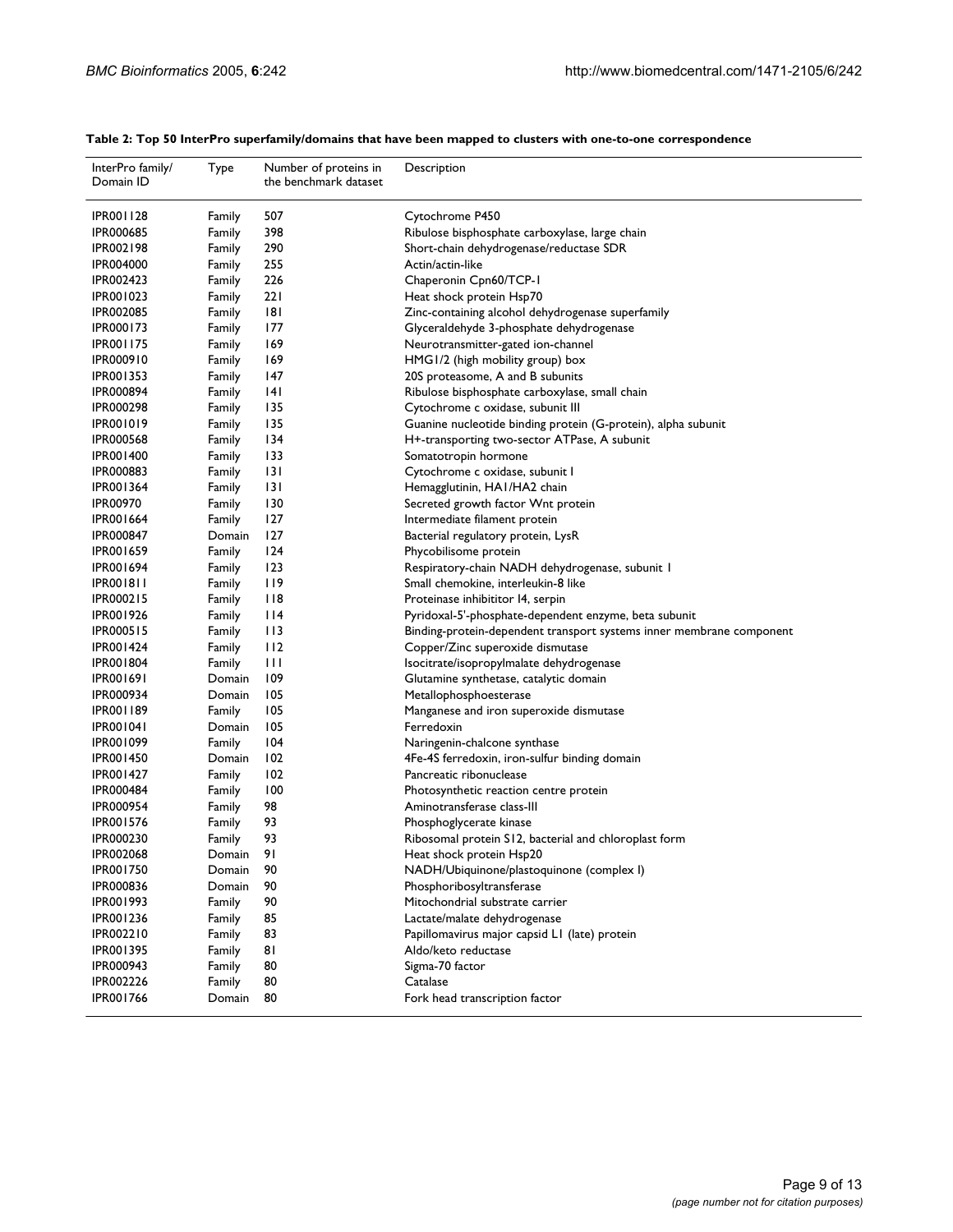since each of the two consecutive positions could be one of four possible values.

Each of the two aligned sequences is separated into three segments, the unaligned N-terminal region, the aligned region, and the unaligned C-terminal region, by the beginning position of the alignment, denoted by *begin<sub>i</sub>*, and the end position of the alignment, denoted by *endi* with respect to *sequence<sub>i</sub>* (Figure 6). Let *Len<sub>i</sub>* denote the length of *sequence<sub>i</sub>.* Then lengths of three segments of *sequencei* are *begini* -1, *endi* - *begini* +1, and *Leni* - *endi* , respectively. If we normalize the length of each of three segments within an aligned *sequence*; by dividing the length of each segment by *Len*<sub>*i*</sub>, we get a vector of three values,  $Seg_{i1} = (begin_{i}1)$ /*Len<sub>i</sub>*,  $Seg_{i2} = (end_{i} - begin_{i} + 1)$ /*Len<sub>i</sub>*, and *Segi*3 = (*Leni* - *endi* )/*Leni* . Intuitively, if the two aligned sequences have similar domain structures, the alignment will divide the two aligned *sequences i and j* in a similar proportion, and the linear correlation coefficient, *LCC*<sub>1</sub> defined by Equation 2, between these two vectors tend to be close to 1. So the third set of input features include *LCC*1, *Segi*1, *Segi*2, *Segi*3, *Segj*1, *Segj*2, and *Segj*3.

**Equation 2:**

$$
LCC_1 = \frac{\frac{1}{3}\sum\limits_{k=1}^{N}(Seg_{ik}-\frac{1}{3})(Seg_{jk}-\frac{1}{3})}{\sqrt{\frac{1}{3}\sum\limits_{k=1}^{N}(Seg_{ik}-\frac{1}{3})^2}\sqrt{\frac{1}{3}\sum\limits_{k=1}^{N}(Seg_{jk}-\frac{1}{3})^2}}
$$

The fourth and final input feature is to measure the overlap between two neighbor sets of aligned sequences, where the neighbor set, *Seti* of *sequencei* , is defined as the set of protein sequences that *sequence<sub>i</sub>* hits when *sequence<sub>i</sub>* is used as the query sequence. One straightforward method to measure the overlap is to use the ratio of the cardinality of the intersection of two neighbor sets to the cardinality of the union of two neighbor sets.

Here we propose another method to measure the overlap. Specifically, if we represent the neighbor set of *sequence*<sub>*i*</sub> as *Vector<sub>i</sub>*, the value of the  $k^{th}$  element of *Vector<sub>i</sub>* is the log Evalue, *Logik* between *sequencei* and its *kth* neighbor in *Seti* . However, *Vector<sub>i</sub>* and *Vector<sub>i</sub>* for two aligned sequences, *sequencei* and *sequencej* , may be of different dimensions since the cardinalities of *Set<sub>i</sub>* and *Set<sub>i</sub>* may be different. We make these two vectors have the same dimension by adding the log E-value threshold to *Vectori* whenever the *sequence<sub>i</sub>* has no corresponding neighbor in the neighbor set, *Setj* of the other aligned *sequencej*. Thus the last input feature is the linear correlation coefficient  $LCC<sub>2</sub>$  between *Vector<sub>i</sub>* and *Vector<sub>i</sub>* defined by Equation 3. Intuitively, the more similar the domain structure two aligned sequences



#### Figure 7

**The architecture of the neural network**. Figure 7 demonstrates the architecture of the neural network. The neural network is actually fully connected, but not shown in the figure for simplicity, and has three layers. The first layer is the input layer consisting of 25 input features. The hidden layer in the middle has 4 nodes. The output layer has one output node.

have, the more similar neighbor sets they will have, and the closer to 1 the linear correlation coefficient will be.

**Equation 3:**

$$
LCC_2 = \frac{\frac{1}{N} \sum_{k=1}^{N} (Log_{ik} - Log_i)(Log_{jk} - Log_j)}{\sqrt{\frac{1}{N} \sum_{k=1}^{N} (Log_{ik} - Log_i)^2} \sqrt{\frac{1}{N} \sum_{k=1}^{N} (Log_{jk} - Log_j)^2}}
$$

where *N* is the dimension of *Vectori* and *Vectorj* and *Logi* and *Log<sub>i</sub>* are the mean values and are defined by

$$
Log_i = \frac{1}{N} \sum_{k=1}^{N} Log_{ik}
$$
, and  $Log_j = \frac{1}{N} \sum_{k=1}^{N} Log_{jk}$ .

To summarize, the first input feature is the log scale of the pairwise E-value. The second input feature consists of 16 feature values, which are frequency values of the alignment positions and the third input feature includes 7 values, which relate to the details of the alignments. And finally, the fourth input feature includes 1 feature value which measures the overlap of the neighbour sets to make a total of 25 input features which will be used to train the neural network as described below.

#### *Neural networks*

After we represent the sequence homology between a pair of sequences by the set of 25 input features, we train the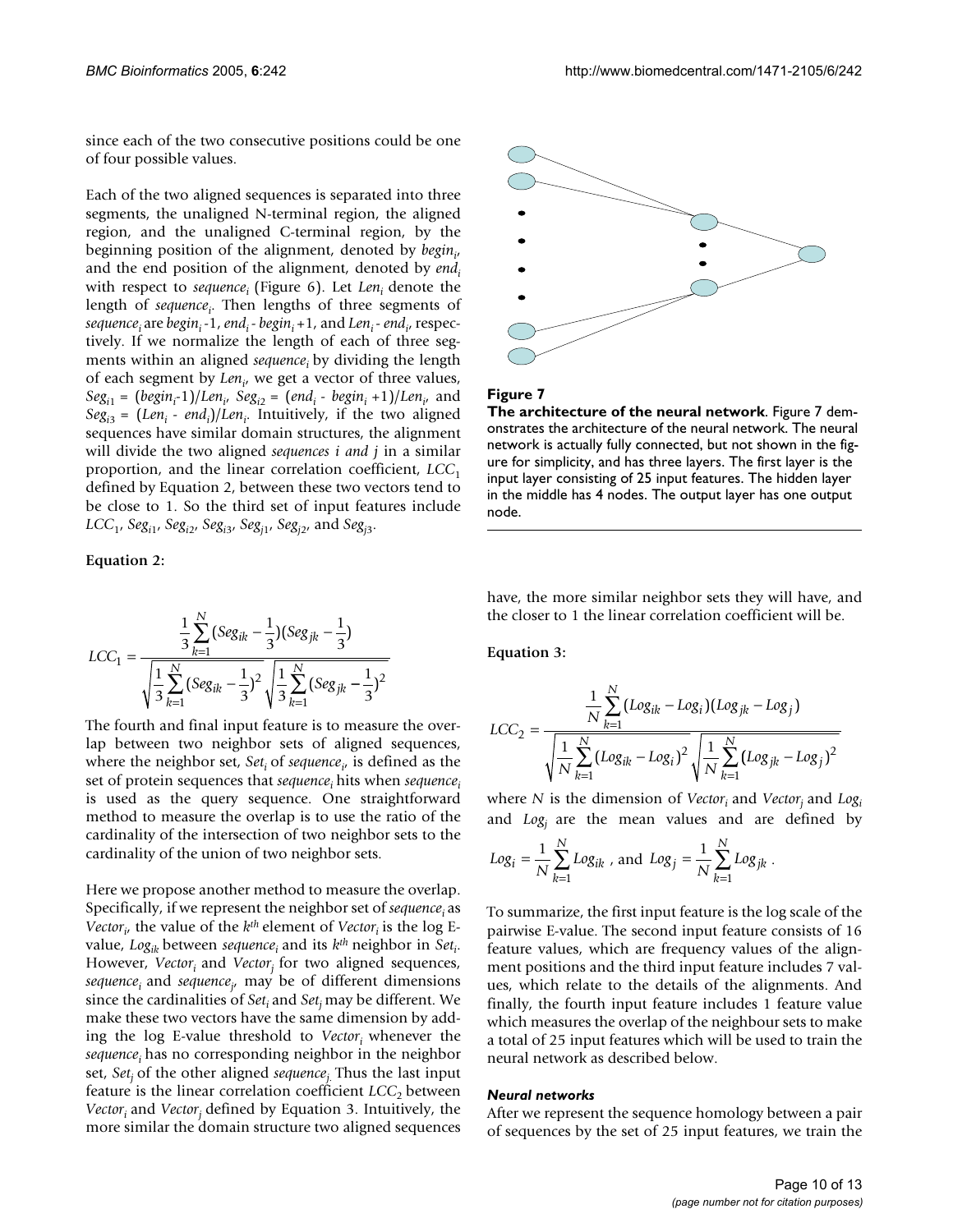

**Figure 8 illustrates the transitive homology between sequence a and sequence b through the third sequence c**. The homology between sequence *a* and sequence *b* can be detected with  $P(a,b) = 0.72$  by the transitive sequence homology.

neural network using the training data. Each homologous pair of sequences is labeled as 1 if they belong to the same InterPro superfamily or the same domain if they are single domain proteins, and 0 otherwise. We selected as large a number of sequences as possible to train the neural networks to avoid overfitting the data. In all, we selected 27844 homologous sequence pairs as the positive training set and 29999 non-homologous sequence pairs as the negative training set.

The neural network we use is a fully connected feed-forward back propagation neural network and has one hidden layer with sigmoid activation functions (see Figure 7). The output layer of the neural network has one output unit. The output value is bounded between 0 and 1. The network is trained with the scaled conjugate gradient algorithm [24] implemented in MATLAB [25].

Given the large amount of training data relative to the number of the weights in the neural network, the neural network is unlikely to overfit. It may however underfit if there are not a sufficient number of weights. If the training data are smaller relative to the number of weights in the neural network, measures should be taken to avoid the overfitting problem and the cross-validation method should be used to choose the best model. Clearly in this study, such is not the case.

We used a split-sample approach in which the validation set is not used during training, but is used to select the best model. After the neural network is trained, it is validated on the validation dataset containing 250597 homologous pairs of sequences and 30000 non-homologous pairs. Different numbers of hidden layer nodes have been tested. The ultimate goal is not to determine if any two proteins sequences belong to the same Interpro family, but to cluster all sequences in Interpro families as accurately as possible. We selected the model with the smallest number of weights and smallest error on the validation set. Thus, we chose 4 hidden layer nodes such that the neural network has the least number of hidden units and the best performance on the validation dataset with a specificity of 94.18% and a sensitivity of 91.81%.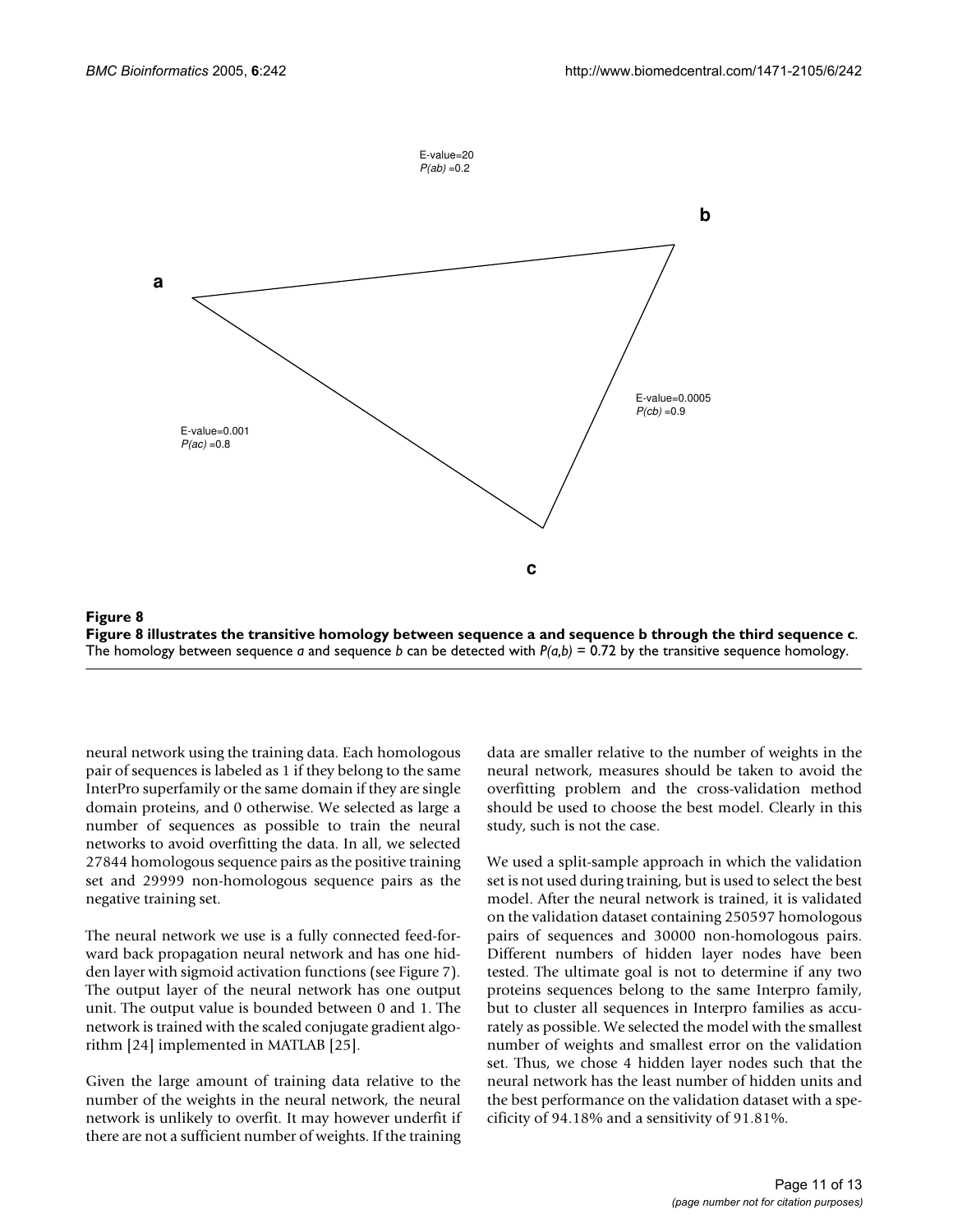#### *Modeling the transitive homology*

The neural network is then used to calculate the metric value for any pair of protein sequences that hit to each other below the E-value that was used as a cutoff. The metric value, *P(A,B)*, for protein sequences *A* and *B* is interpreted as the likelihood that these two protein sequences belong to the same InterPro superfamily or have the same single domain. The value *P(A,B)* is replaced by *P(A,C)P(C,B)* if there exists a sequence *C* such that *P(A,C)P(C,B)* is larger than the current value of *P(A,B)*. This transformation takes advantage of the transitive homology of sequences *A* and *B* through the intermediate sequence *C*, assuming that protein sequences *A* and *C* and protein sequences *B* and *C* are independently homologous. Figure 8 illustrates the transitive homology between sequence *a* and sequence *b* through the third sequence c. The E-values between sequence *a* and sequence *c*, sequence *c* and sequence *b*, as well as sequence *a* and sequence *b* are 0.01, 0.005, 20 respectively. *P(a,c)*, *P(c,b)*, and *P(a,b)* are 0.8, 0.9, and 0.2 respectively. The homology between sequence *a* and sequence *b* cannot be detected with their direct E-value. However, the value of *P(a,b)* is assigned to 0.72 because of the transitive sequence homology.

#### *Hierarchical average linkage clustering*

Once the metric value for every pair of protein sequences is calculated, the hierarchical average linkage clustering method is applied to cluster the protein sequences in the new metric space using the geometric mean as the merging rule.

Hierarchical average linkages uses the Unweighted Pair-Group Average (UPGA) [26] to measure the distance between clusters. Let  $D_i$ ,  $i = 1, 2, ... n$ . denote the protein sequences contained in Cluster *D* and let *Ej* , *j* = 1,2, ..., *m* denote the protein sequence contained in Cluster *E*. The geometric mean distance *G* between Cluster *D* and Cluster *E* is defined as Equation 4:

#### **Equation 4:**

$$
G = \prod_{i=1,j=1}^{i=n,j=m} P(Di,Ej)
$$

The hierarchical average linkage clustering works in an iterative process: it begins with each protein sequence as a singleton cluster; during each iteration, it finds two clusters with the lowest metric value, then joins these two clusters into a new cluster, and updates the metric value between this new cluster and all others. This process iterates until the current lowest metric value exceeds the threshold.

#### **Authors' contributions**

QM carried out the design and implementation of the method and wrote the manuscript. JDS compared the performances between CLUGEN and MCL. GWC and RC participated in the project. NRN directed and participated in the project and prepared the figures in the manuscript. All authors involved in reviewing and revising the manuscript and approved the final manuscript.

#### **Acknowledgements**

We thank Dr. Xia Yang for comments and feedback. We also acknowledge Mischa Reinhardt and Darrell Ricke for a critical reading of this manuscript.

#### **References**

- 1. Tatusov RL, Koonin EV, Lipman DJ: **[A genomic perspective on](http://www.ncbi.nlm.nih.gov/entrez/query.fcgi?cmd=Retrieve&db=PubMed&dopt=Abstract&list_uids=9381173) [protein families.](http://www.ncbi.nlm.nih.gov/entrez/query.fcgi?cmd=Retrieve&db=PubMed&dopt=Abstract&list_uids=9381173)** *Science* 1997, **278(5338):**631-637.
- 2. Gouzy J, Corpet F, Kahn D: **[Whole genome protein domain](http://www.ncbi.nlm.nih.gov/entrez/query.fcgi?cmd=Retrieve&db=PubMed&dopt=Abstract&list_uids=10404623) [analysis using a new method for domain clustering.](http://www.ncbi.nlm.nih.gov/entrez/query.fcgi?cmd=Retrieve&db=PubMed&dopt=Abstract&list_uids=10404623)** *Comput Chem* 1999, **23(3–4):**333-340.
- 3. Heger A, Holm L: **[Picasso: generating a covering set of protein](http://www.ncbi.nlm.nih.gov/entrez/query.fcgi?cmd=Retrieve&db=PubMed&dopt=Abstract&list_uids=11294792) [family profiles.](http://www.ncbi.nlm.nih.gov/entrez/query.fcgi?cmd=Retrieve&db=PubMed&dopt=Abstract&list_uids=11294792)** *Bioinformatics* 2001, **17(3):**272-279.
- 4. Altschul SF, Madden TL, Schaffer AA, Zhang J, Zhang Z, Miller W, Lipman DJ: **[Gapped BLAST and PSI-BLAST: a new generation of](http://www.ncbi.nlm.nih.gov/entrez/query.fcgi?cmd=Retrieve&db=PubMed&dopt=Abstract&list_uids=9254694) [protein database search programs.](http://www.ncbi.nlm.nih.gov/entrez/query.fcgi?cmd=Retrieve&db=PubMed&dopt=Abstract&list_uids=9254694)** *Nucleic Acids Res* 1997, **25(17):**3389-3402.
- 5. Krause A, Vingron MA: **[set-theoretic approach to database](http://www.ncbi.nlm.nih.gov/entrez/query.fcgi?cmd=Retrieve&db=PubMed&dopt=Abstract&list_uids=9682056) [searching and clustering.](http://www.ncbi.nlm.nih.gov/entrez/query.fcgi?cmd=Retrieve&db=PubMed&dopt=Abstract&list_uids=9682056)** *Bioinformatics* 1998, **14(5):**430-438.
- 6. George RA, Heringa J: **[SnapDRAGON: a method to delineate](http://www.ncbi.nlm.nih.gov/entrez/query.fcgi?cmd=Retrieve&db=PubMed&dopt=Abstract&list_uids=11866536) [protein structural domains from sequence data.](http://www.ncbi.nlm.nih.gov/entrez/query.fcgi?cmd=Retrieve&db=PubMed&dopt=Abstract&list_uids=11866536)** *J Mol Biol* 2002, **316(3):**839-851.
- 7. Nagarajan N, Yona G: **A multi-expert system for the automatic detection of protein domains from sequence information.** In *Proceedings of the seventh annual international conference on Computational molecular biology* Berlin, Germany; 2003:224-234.
- 8. Kriventseva EV, Fleischmann W, Zdobnov EM, Apweiler R: **[CluSTr:](http://www.ncbi.nlm.nih.gov/entrez/query.fcgi?cmd=Retrieve&db=PubMed&dopt=Abstract&list_uids=11125042) [a database of clusters of SWISS-PROT+TrEMBL proteins.](http://www.ncbi.nlm.nih.gov/entrez/query.fcgi?cmd=Retrieve&db=PubMed&dopt=Abstract&list_uids=11125042)** *Nucleic Acids Res* 2001, **29(1):**33-36.
- 9. Bolten E, Schliep A, Schneckener S, Schomburg D, Schrader R: **[Clus](http://www.ncbi.nlm.nih.gov/entrez/query.fcgi?cmd=Retrieve&db=PubMed&dopt=Abstract&list_uids=11673238)**protein sequences–structure prediction by **[transitivehomology.](http://www.ncbi.nlm.nih.gov/entrez/query.fcgi?cmd=Retrieve&db=PubMed&dopt=Abstract&list_uids=11673238)** *Bioinformatics* 2001, **17(10):**935-941.
- 10. Pipenbacher P, Schliep A, Schneckener S, Schonhuth A, Schomburg D, Schrader R: **ProClust: improved clustering of protein sequences with an extended graph-based approach.** *Bioinformatics* 2002:S182-191.
- 11. Sasson O, Linial N, Linial M: **The metric space of proteins-comparative study of clustering algorithms.** *Bioinformatics* 2002:S14-21.
- 12. Yona G, Linial N, Linial M: **[ProtoMap: automatic classification of](http://www.ncbi.nlm.nih.gov/entrez/query.fcgi?cmd=Retrieve&db=PubMed&dopt=Abstract&list_uids=10591097) [protein sequences, a hierarchy of protein families, and local](http://www.ncbi.nlm.nih.gov/entrez/query.fcgi?cmd=Retrieve&db=PubMed&dopt=Abstract&list_uids=10591097) [maps of the protein space.](http://www.ncbi.nlm.nih.gov/entrez/query.fcgi?cmd=Retrieve&db=PubMed&dopt=Abstract&list_uids=10591097)** *Proteins* 1999, **37(3):**360-378.
- 13. Enright AJ, Van Dongen S, Ouzounis CA: **[An efficient algorithm](http://www.ncbi.nlm.nih.gov/entrez/query.fcgi?cmd=Retrieve&db=PubMed&dopt=Abstract&list_uids=11917018) [for large-scale detection of protein families.](http://www.ncbi.nlm.nih.gov/entrez/query.fcgi?cmd=Retrieve&db=PubMed&dopt=Abstract&list_uids=11917018)** *Nucleic Acids Res* 2002, **30(7):**1575-84.
- 14. Teichmann SA, Chothia C, Church GM, Park J: **[Fast assignment of](http://www.ncbi.nlm.nih.gov/entrez/query.fcgi?cmd=Retrieve&db=PubMed&dopt=Abstract&list_uids=10842732) [protein structures to sequences using the intermediate](http://www.ncbi.nlm.nih.gov/entrez/query.fcgi?cmd=Retrieve&db=PubMed&dopt=Abstract&list_uids=10842732) [sequence library PDB-ISL.](http://www.ncbi.nlm.nih.gov/entrez/query.fcgi?cmd=Retrieve&db=PubMed&dopt=Abstract&list_uids=10842732)** *Bioinformatics* 2000, **16(2):**117-124.
- 15. Park J, Teichmann SA, Hubbard T, Chothia C: **[Intermediate](http://www.ncbi.nlm.nih.gov/entrez/query.fcgi?cmd=Retrieve&db=PubMed&dopt=Abstract&list_uids=9367767) [sequences increase the detection of homology between](http://www.ncbi.nlm.nih.gov/entrez/query.fcgi?cmd=Retrieve&db=PubMed&dopt=Abstract&list_uids=9367767) [sequences.](http://www.ncbi.nlm.nih.gov/entrez/query.fcgi?cmd=Retrieve&db=PubMed&dopt=Abstract&list_uids=9367767)** *J Mol Biol* 1997, **273(1):**349-354.
- 16. Gerstein M: **[Measurement of the effectiveness of transitive](http://www.ncbi.nlm.nih.gov/entrez/query.fcgi?cmd=Retrieve&db=PubMed&dopt=Abstract&list_uids=9789096) [sequence comparison, through a third 'intermediate'](http://www.ncbi.nlm.nih.gov/entrez/query.fcgi?cmd=Retrieve&db=PubMed&dopt=Abstract&list_uids=9789096) [sequence.](http://www.ncbi.nlm.nih.gov/entrez/query.fcgi?cmd=Retrieve&db=PubMed&dopt=Abstract&list_uids=9789096)** *Bioinformatics* 1998, **14(8):**707-714.
- 17. Park J, Karplus K, Barrett C, Hughey R, Haussler D, Hubbard T, Chothia C: **[Sequence comparisons using multiple sequences](http://www.ncbi.nlm.nih.gov/entrez/query.fcgi?cmd=Retrieve&db=PubMed&dopt=Abstract&list_uids=9837738) [detect three times as many remote homologues as pairwise](http://www.ncbi.nlm.nih.gov/entrez/query.fcgi?cmd=Retrieve&db=PubMed&dopt=Abstract&list_uids=9837738) [methods.](http://www.ncbi.nlm.nih.gov/entrez/query.fcgi?cmd=Retrieve&db=PubMed&dopt=Abstract&list_uids=9837738)** *J Mol Biol* 1998, **284(4):**1201-1210.
- 18. Boeckmann B, *et al.*: **[The SWISS-PROT protein knowledgebase](http://www.ncbi.nlm.nih.gov/entrez/query.fcgi?cmd=Retrieve&db=PubMed&dopt=Abstract&list_uids=12520024) [and its supplement TrEMBL in 2003.](http://www.ncbi.nlm.nih.gov/entrez/query.fcgi?cmd=Retrieve&db=PubMed&dopt=Abstract&list_uids=12520024)** *Nucleic Acids Res* 2003, **31(1):**365-370.
- 19. Zdobnov EM, Apweiler R: **[InterProScan an integration plat](http://www.ncbi.nlm.nih.gov/entrez/query.fcgi?cmd=Retrieve&db=PubMed&dopt=Abstract&list_uids=11590104)[form for the signature-recognition methods in InterPro.](http://www.ncbi.nlm.nih.gov/entrez/query.fcgi?cmd=Retrieve&db=PubMed&dopt=Abstract&list_uids=11590104)** *Bioinformatics* 2001, **17(19):**847-848.